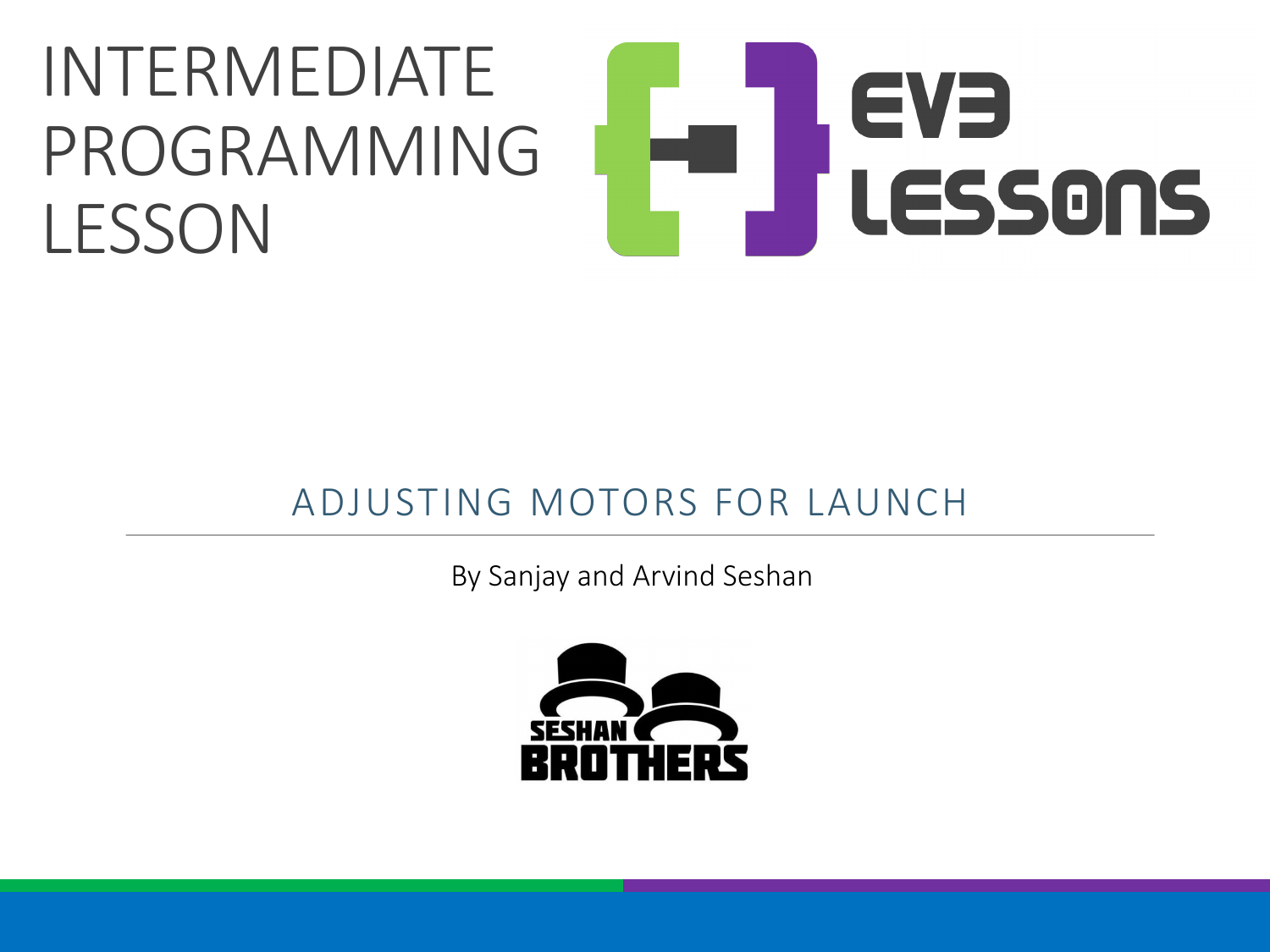## Lesson Objectives

- 1. Learn how to make your robot more reliable
- 2. Learn about common problems you might face
- 3. Learn some possible solutions

Note: This lesson focuses on reliability issues faced by FIRST LEGO League teams. Many concepts are applicable to non-competition situations, but the terminology in the lesson and the main focus is for competition robots.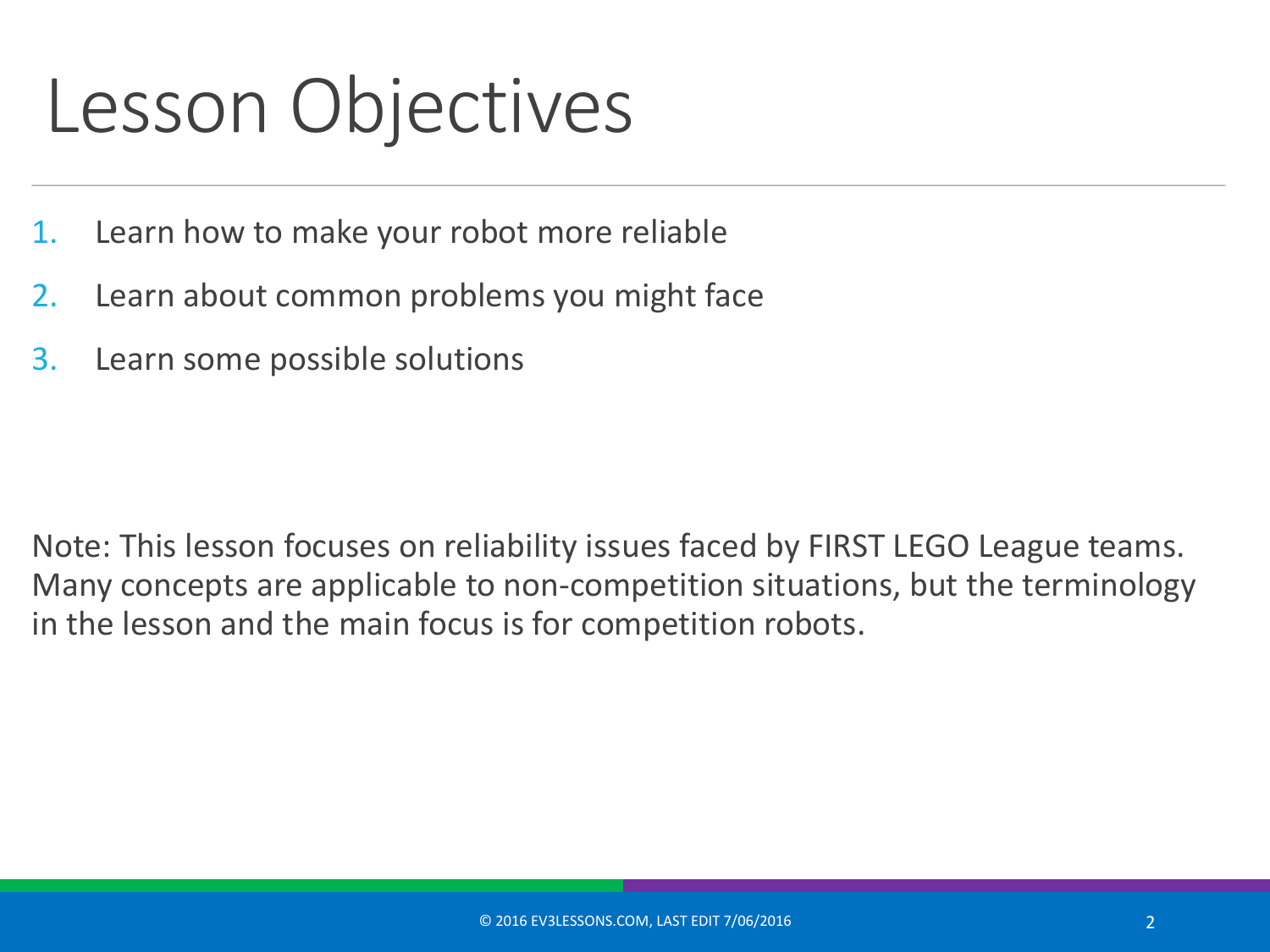# Sources of Problems

| <b>Problem</b>                       | <b>Impact</b>                                                                                                      |
|--------------------------------------|--------------------------------------------------------------------------------------------------------------------|
| Adjusting motors/attachments in base | First move out of Launch Area may<br>behave differently each time.<br>Attachments don't work the same each<br>time |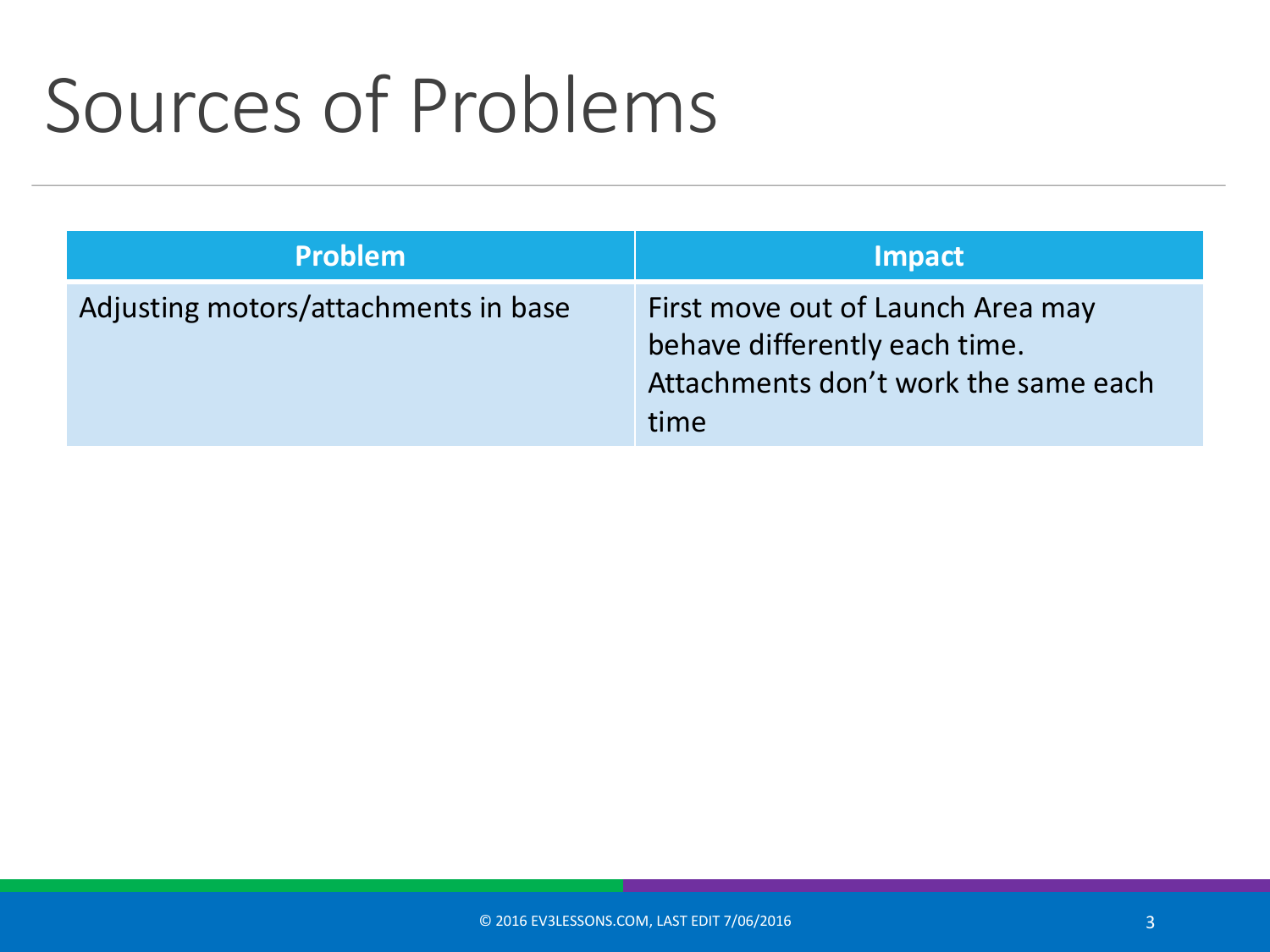# Adjusting Attachments for Launch

Just like the robot body, you need to set up your attachments in the same way each time for improving reliability

- Jigs that allow the attachment arm to only move to a certain level to make sure the arm is set the same way each time
	- In Senior Solutions, we used a jig to make sure the arm that picked up the pill box always started at the right level
- Indicators on the robot (e.g. bright peg) might help you remember where to reset the arm to
	- In Food Factor, we had a red peg in a hole to remember how far back to move the arm
- You can use a touch sensor to detect the position of an attachment at the start of a run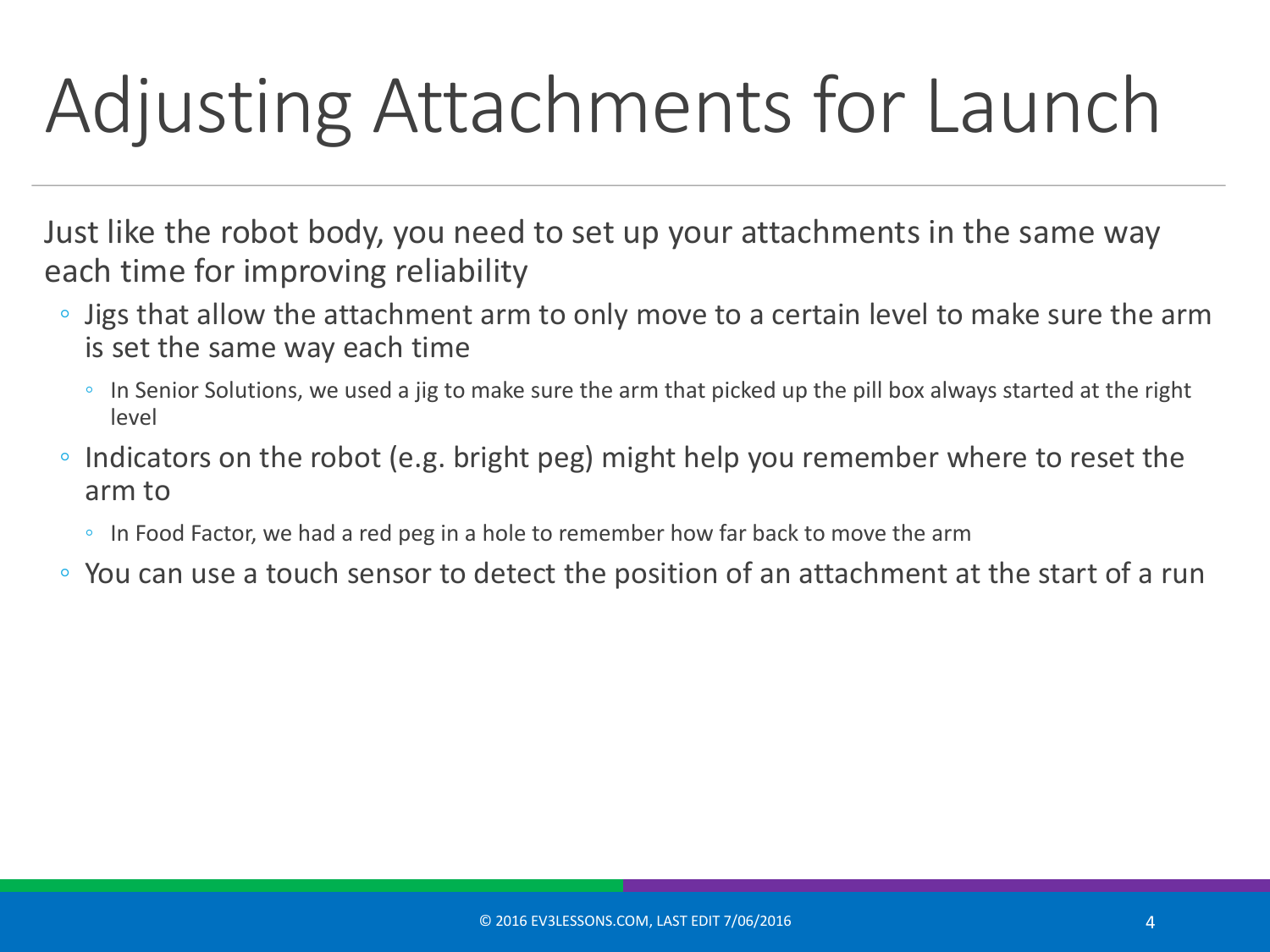# Adjusting Motors in Launch Area

### Moving attachments or wheels

- When the program is stopped you can move wheels and attachments easily and it has no impact
- If a program is running, there are multiple steps
	- You need to put the motors into "coast" mode
	- If you move the motors in coast mode, the motors will move back to the original position on the first move!
		- You need to "reset" the motor after an adjustment and before you start your run

1) Put all the motors you use on coast so you can move the motors by hand to adjust



#### 2) Now you have to "reset" the motors

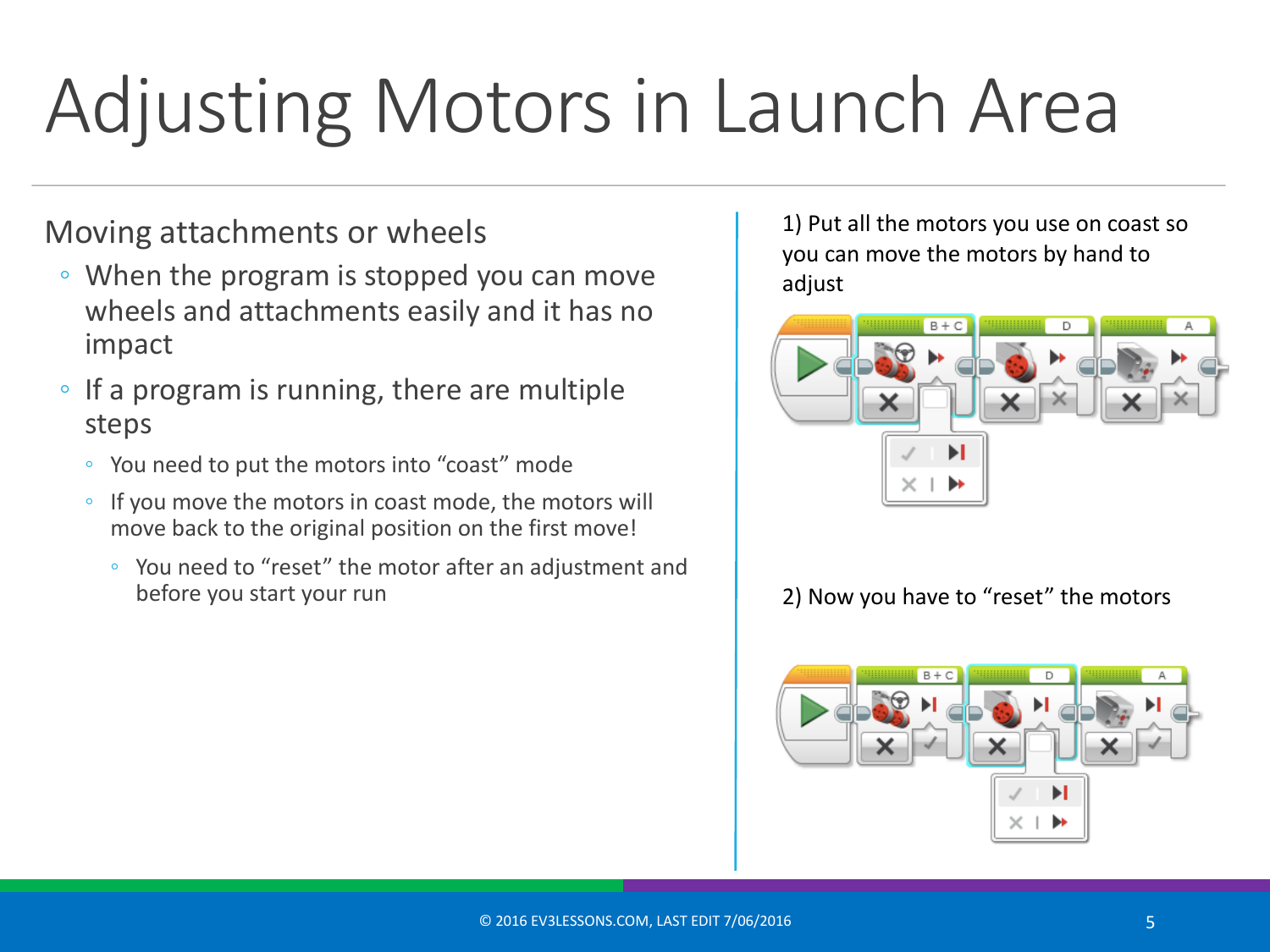# Using Coast



This code shows that the motor arm (A) will not be predictable no matter how much you reset the arm by hand. It's movement is based on where the arm last was. Move the arm by hand at least 90 degrees to see the difference.

#### Doesn't work well. Not as reliable!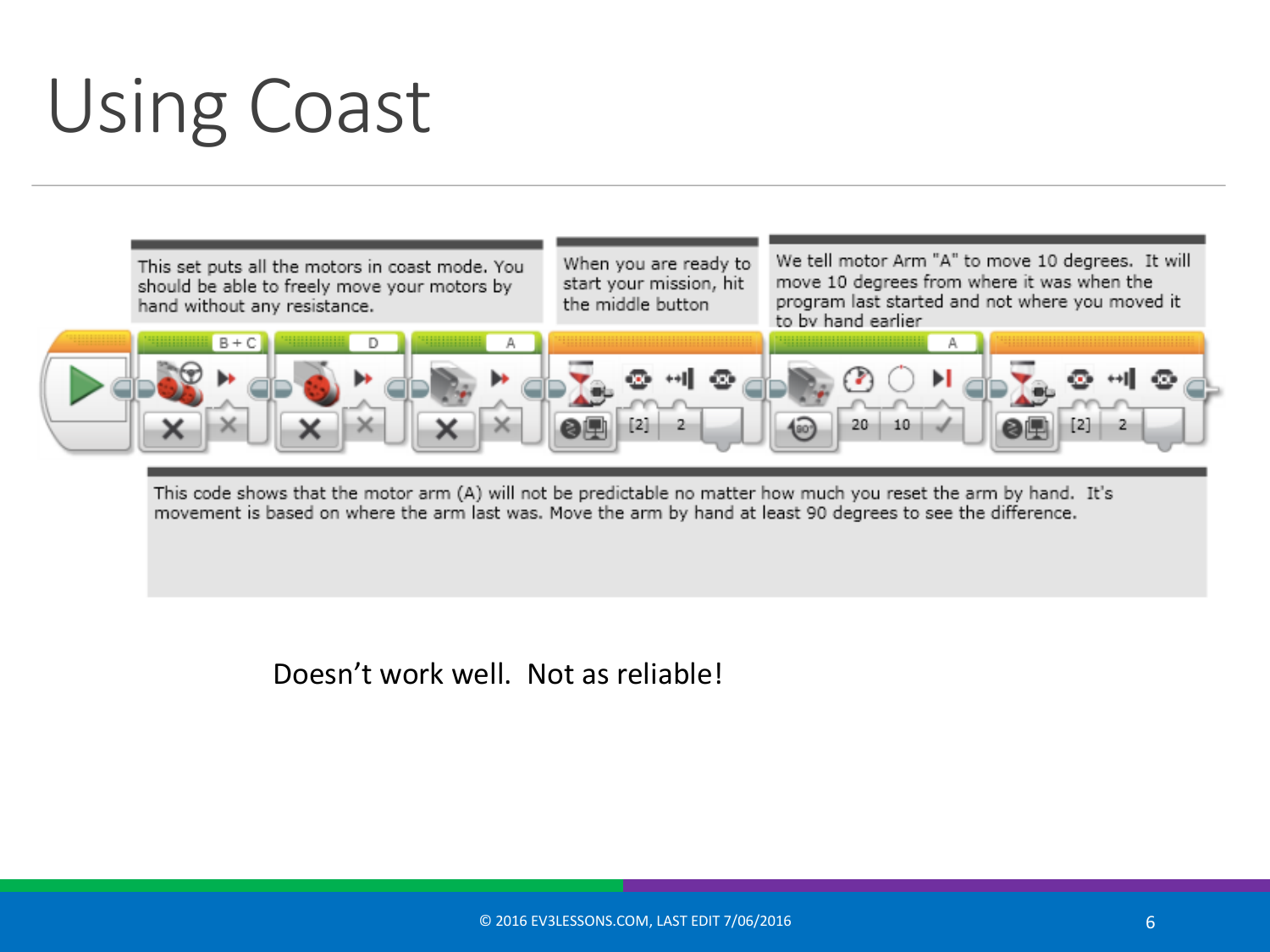## Using Coast & Reset



#### More reliable!